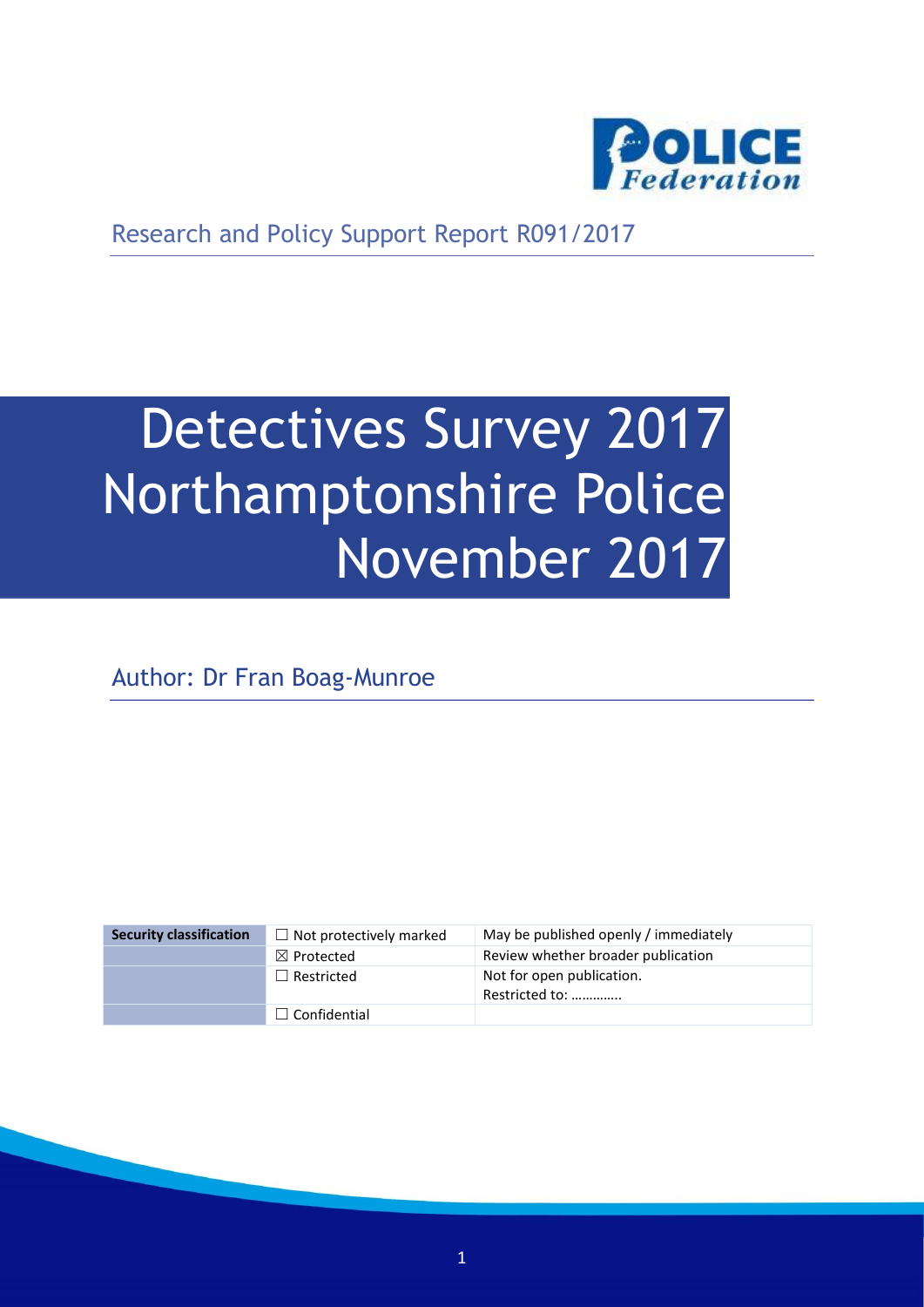#### **INTRODUCTION**

This report provides a summary of responses to the PFEW National Detectives Survey received from respondents in Northamptonshire Police in 2017.

Some of the questions asked in this year's survey were the same as in the 2015 National Detectives Survey; this allowed us to monitor any changes since the last time the survey was conducted. Other questions were new to 2017, to be able to look in more detail at the context in which detectives are currently working.

Where appropriate, details of average responses for the police service as a whole are also presented, differences between the national and local responses have not been tested statistically and therefore any differences reported are for guidance only and must be treated with caution.

#### **RESPONSE RATE AND RESPONDENTS**

The National Detectives Survey 2017 opened on 1st September 2017 and closed on 24th September 2017. During this time, detective officers were invited to attend via the Police Federation's National Membership Database, as well as via local Joint Branch Boards and the National Detectives Forum mailing list.

**78 responses were received from detectives in Northamptonshire Police**. There is still no accepted measure of the total number of detectives in England and Wales. It is therefore not possible to calculate a definitive response rate for the survey as a proportion of the total number of detectives. However, for comparison the number of responses received within Northamptonshire Police was lower than when this survey was last conducted in 2015, when 89 responses were received.

#### **IMPACT OF SERVICE CUTS**

**58% of respondents within Northamptonshire Police said that service cuts have had a major impact on their morale**; this was higher than the national average, where 56% detectives said that service cuts have had a major impact upon their morale.

In addition, **26% of respondents within Northamptonshire Police said service cuts have had a major impact upon their physical health and wellbeing, whilst 28% said that service cuts have had a major impact upon their mental health and wellbeing**. For comparison, in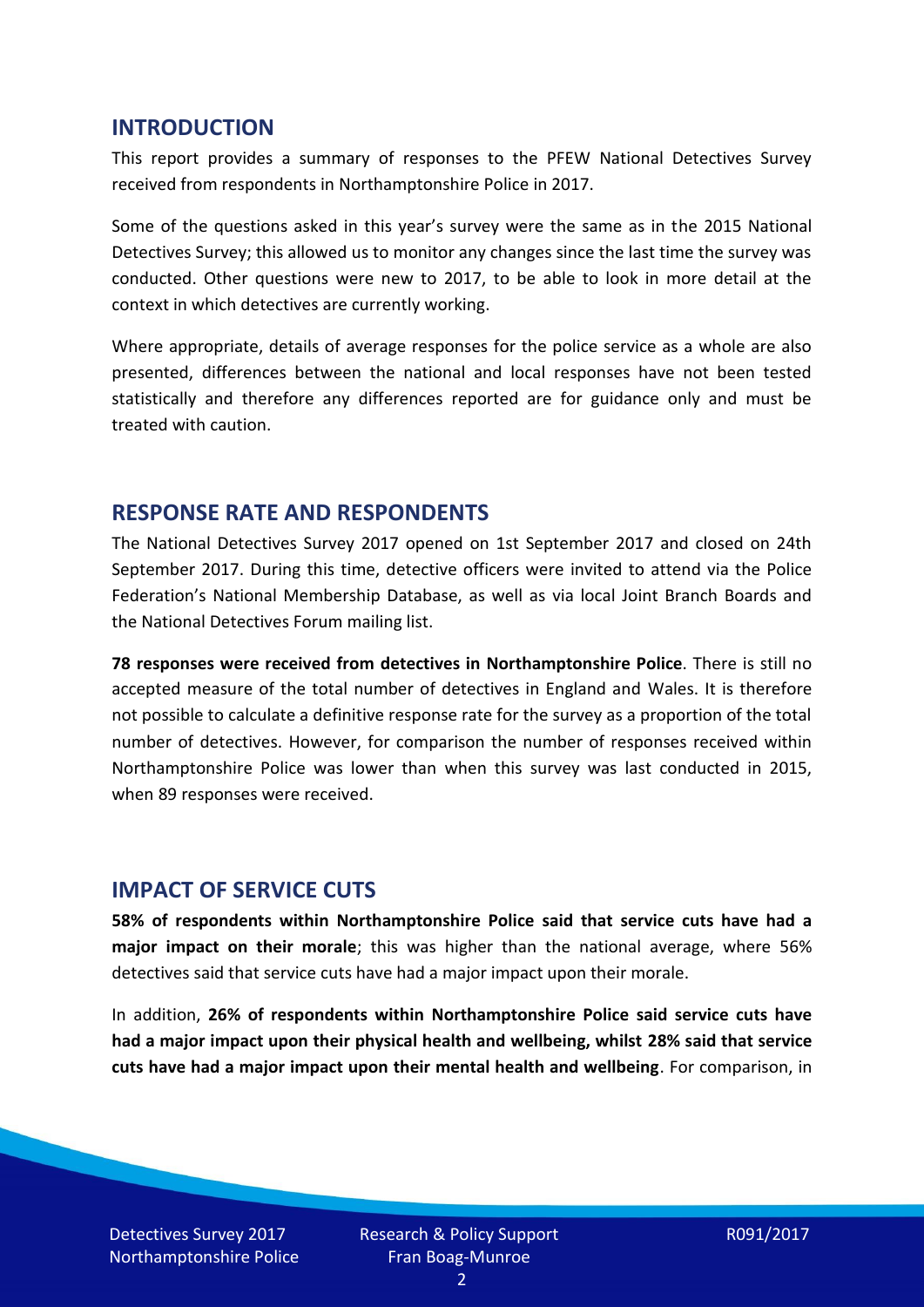England and Wales as whole 27% of detectives said that service cuts have had a major impact on their physical health and wellbeing and also on their mental health and wellbeing.

| How, if at all, have<br>service cuts affected | No impact | <b>Minor impact</b> | <b>Moderate</b><br>impact | <b>Major impact</b> |
|-----------------------------------------------|-----------|---------------------|---------------------------|---------------------|
| Your morale                                   | 4%        | 10%                 | 28%                       | 58%                 |
| Your physical health and<br>wellbeing         | 14%       | 24%                 | 36%                       | 26%                 |
| Your mental health and<br>wellbeing           | 12%       | 19%                 | 41%                       | 28%                 |

**60% of respondents in Northamptonshire Police said that service cuts have substantially increased their overall workload; 51% said that service cuts have substantially increased how fatigued they feel; and 48% said that service cuts have substantially increased how stressful they find their jobs**. Comparison of these proportions in Northamptonshire Police to England and Wales as a whole can be found in the table below.

|                                    | <b>Northamptonshire Police</b>                          | <b>England and Wales</b>                                |
|------------------------------------|---------------------------------------------------------|---------------------------------------------------------|
| Your overall workload              | 60% substantially increased<br>(32% slightly increased) | 62% substantially increased<br>(32% slightly increased) |
| How fatigued you feel              | 51% substantially increased<br>(39% slightly increased) | 53% substantially increased<br>(38% slightly increased) |
| How stressful you find your<br>job | 48% substantially increased<br>(43% slightly increased) | 49% substantially increased<br>(41% slightly increased) |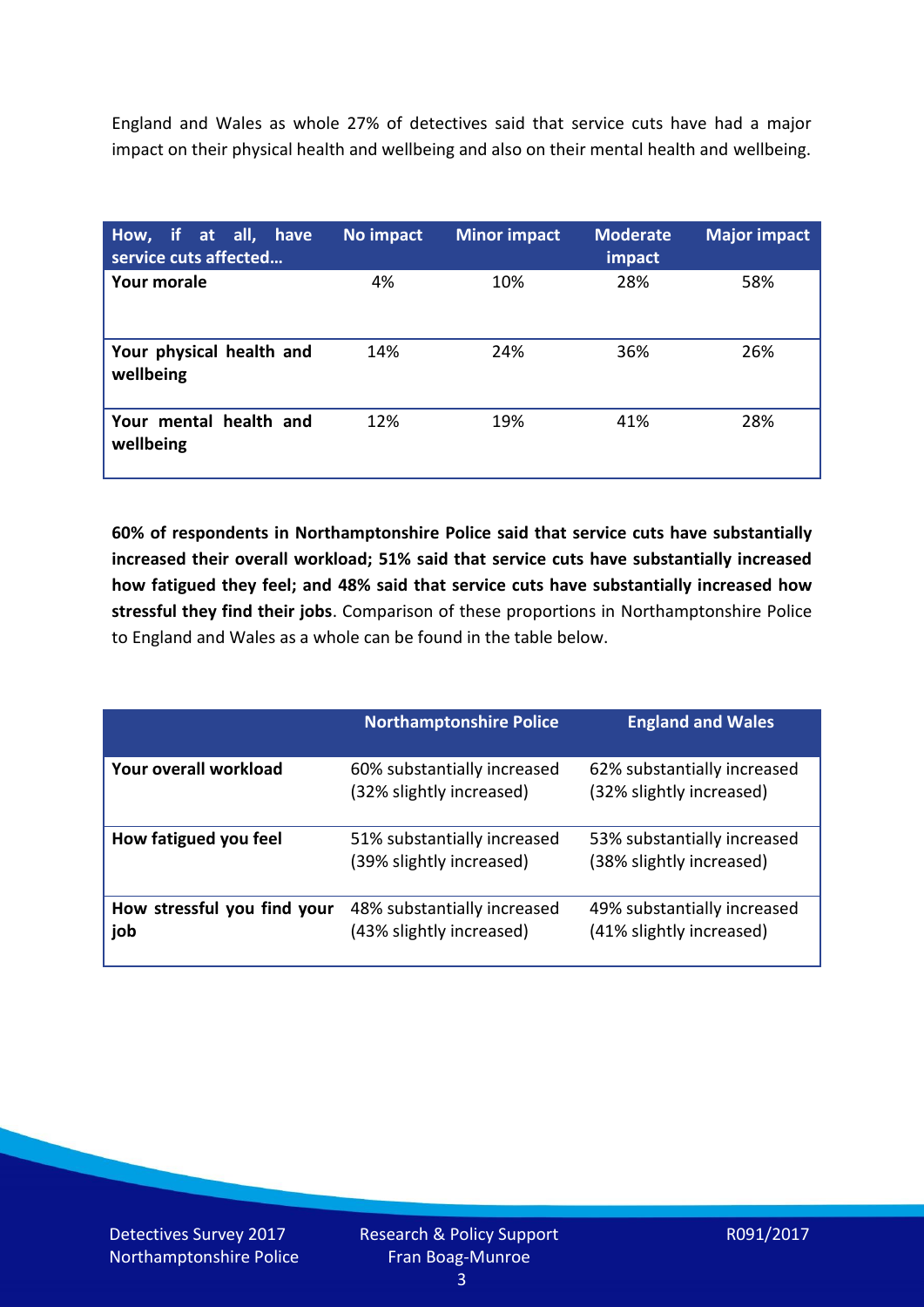## **WORKLOAD AND JOB DEMANDS**

**72% of respondents in Northamptonshire Police said that their workload in the last 12 months was either too high or much too high**. This is lower than the national average - in England and Wales as a whole, 76% of respondents said that their workload had been too high or much too high in the last 12 months.

30% of respondents in Northamptonshire Police said that their workload enabled them to provide the service needed to victims either most or all of the time; this compares to 27% of detectives in England and Wales as a whole. **The proportion of respondents in Northamptonshire Police who said that their workload enabled them to provide the service needed to victims either most or all of the time has decreased since 2015** when 34% of respondents felt that they could provide the service needed either most or all of the time.

In addition, 18% of respondents in Northamptonshire Police said that their workload enabled them to provide the service needed to witnesses either most or all of the time, in comparison to 22% of detectives in England and Wales overall. **The proportion of respondents in Northamptonshire Police who said that their workload enabled them to provide the service needed to witnesses either most or all of the time has decreased since 2015**, when 46% of respondents felt that they could provide the service needed either most or all of the time.

| Does your workload enable<br>you to provide the service<br>needed to? | <b>Never</b> | <b>Sometimes</b> | Most or all of the<br>time |
|-----------------------------------------------------------------------|--------------|------------------|----------------------------|
| <b>Victims</b>                                                        | 17%          | 54%              | 30%                        |
| <b>Witnesses</b>                                                      | 22%          | 60%              | 18%                        |

Detectives Survey 2017 Northamptonshire Police Research & Policy Support Fran Boag-Munroe

R091/2017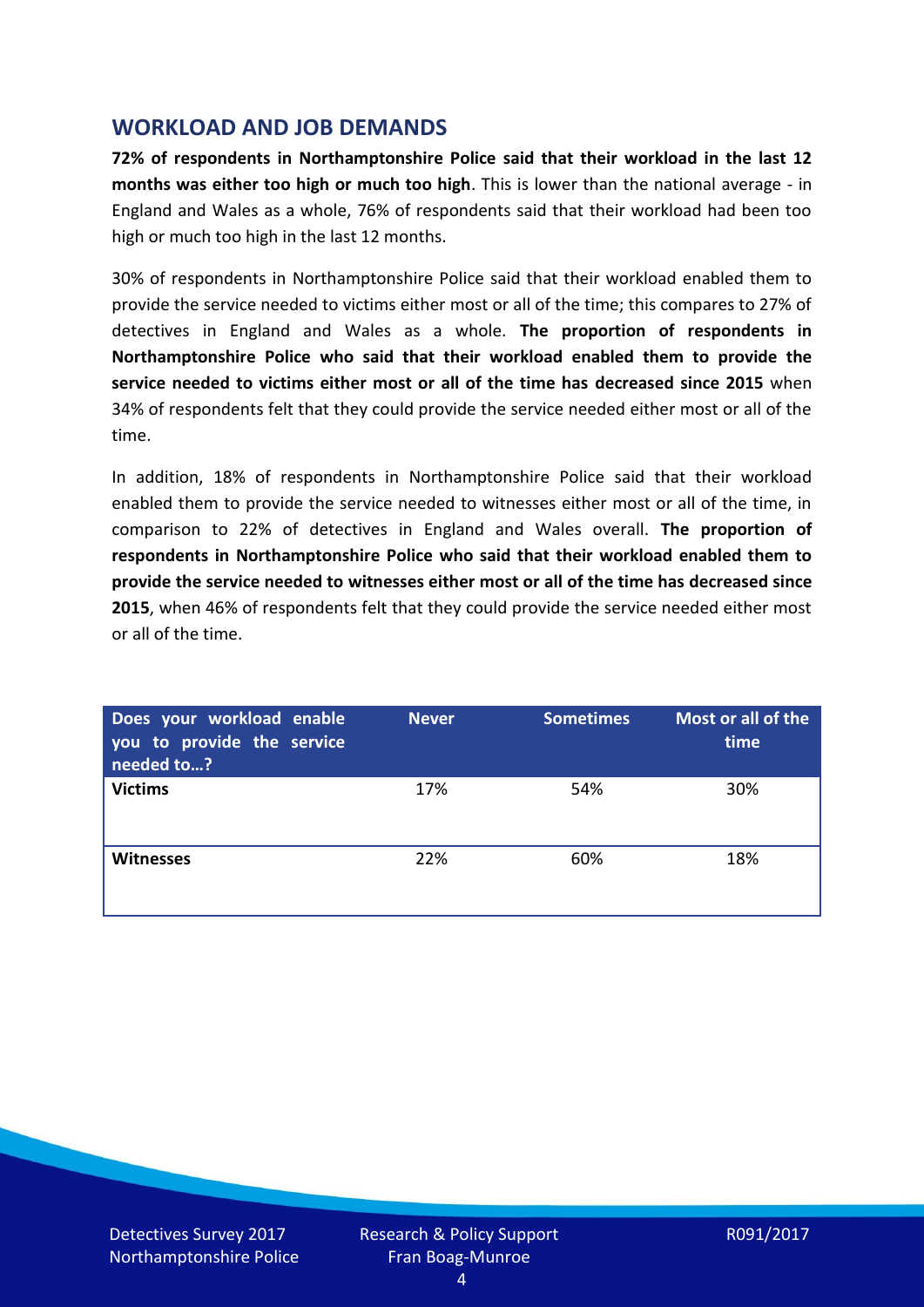#### **JOB RELATED STRESS**

In Northamptonshire Police, **47% of respondents said that they felt emotionally drained from work either most or all of the time**. Nationally, this proportion was 48%. The proportion of respondents in Northamptonshire Police who said that they had felt emotionally drained from work either most or all of the time has increased since 2015, when 37% of respondents said that they felt emotionally drained from work.

**60% of respondents in Northamptonshire Police said that their job was either very or extremely stressful**. This is the proportion of respondents who, in effect, report a nondiagnostic case of work-related stress within Northamptonshire Police.



In England and Wales as a whole 48% of detectives reported a case of work-related stress. Therefore **the proportion of respondents in Northamptonshire Police who reported a case of work-related stress was higher than the national average**. The reasons given by respondents in Northamptonshire Police for why they found their job stressful are presented below.

Detectives Survey 2017 Northamptonshire Police Research & Policy Support Fran Boag-Munroe

R091/2017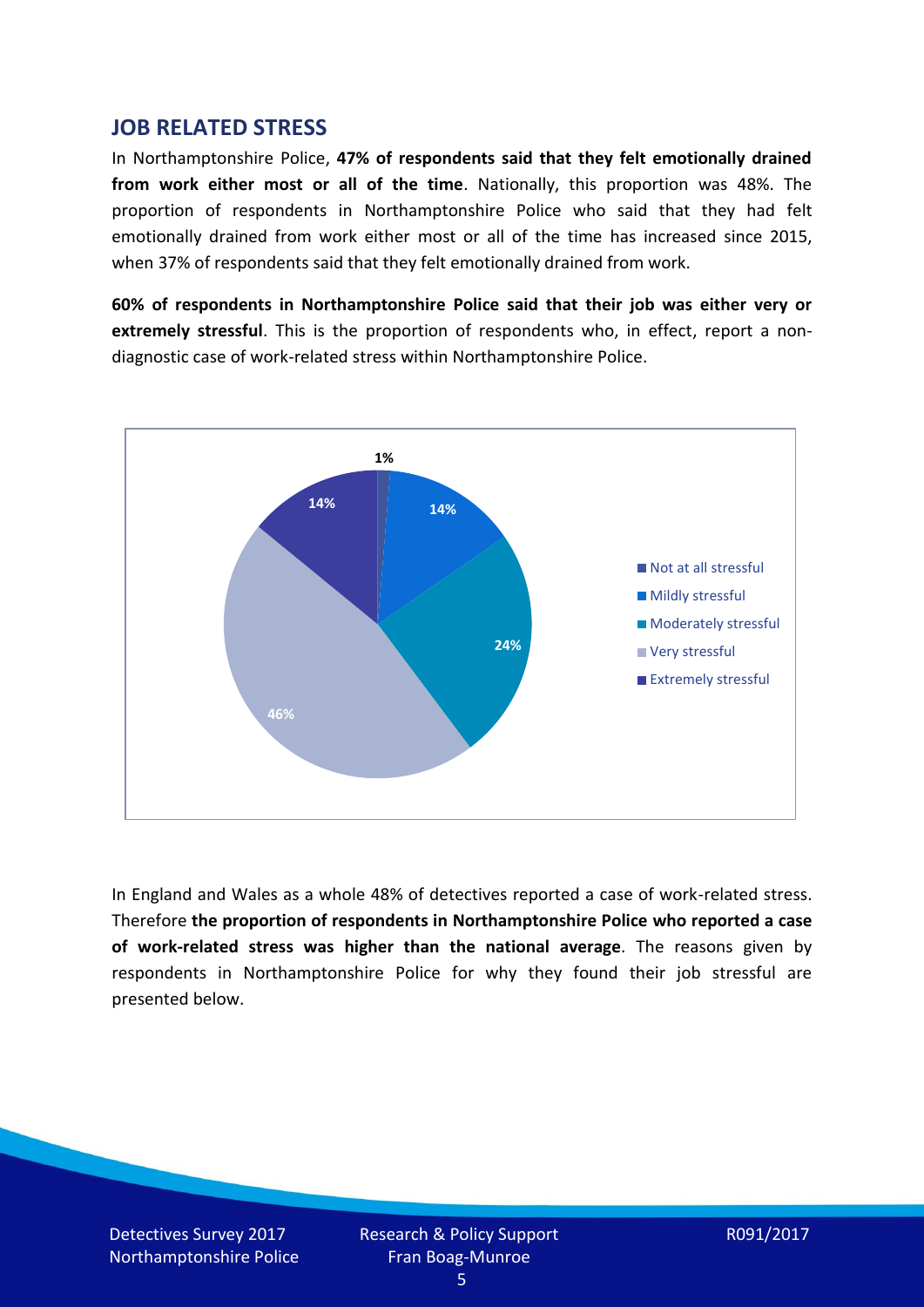| My job is stressful because                                           | <b>Proportion</b><br>agreeing or | <b>Proportion</b><br>agreeing or |
|-----------------------------------------------------------------------|----------------------------------|----------------------------------|
|                                                                       | strongly agreeing                | strongly                         |
|                                                                       | in                               | agreeing in                      |
|                                                                       | Northamptonshire                 | <b>England and</b>               |
|                                                                       | <b>Police</b>                    | <b>Wales</b>                     |
| There are high levels of personal responsibility                      | 87%                              | 93%                              |
| There aren't enough officers in my team/unit                          | 82%                              | 86%                              |
| I feel like the general public and partner agencies                   | 76%                              | 82%                              |
| often have unrealistic expectations                                   |                                  |                                  |
| The nature of my work is high-risk                                    | 87%                              | 80%                              |
| I have a high workload                                                | 73%                              | 80%                              |
| There is frequent organisational change                               | 84%                              | 79%                              |
| My work is emotionally demanding                                      | 79%                              | 71%                              |
| I don't have enough time to be able to do my job to                   | 63%                              | 70%                              |
| a standard of which I can be proud                                    |                                  |                                  |
| I am unable to meet all the conflicting demands on<br>my time at work | 63%                              | 69%                              |
| I am exposed to traumatic or distressing incidents<br>and material    | 76%                              | 64%                              |
| I frequently have unrealistic time pressures                          | 54%                              | 61%                              |
| There aren't enough opportunities for professional<br>development     | 60%                              | 57%                              |
| I frequently have unachievable deadlines                              | 47%                              | 57%                              |
| I am often pressured to work long hours                               | 52%                              | 51%                              |
| My work-life balance is poor                                          | 38%                              | 43%                              |
| I don't feel like I have enough support from<br>management            | 42%                              | 40%                              |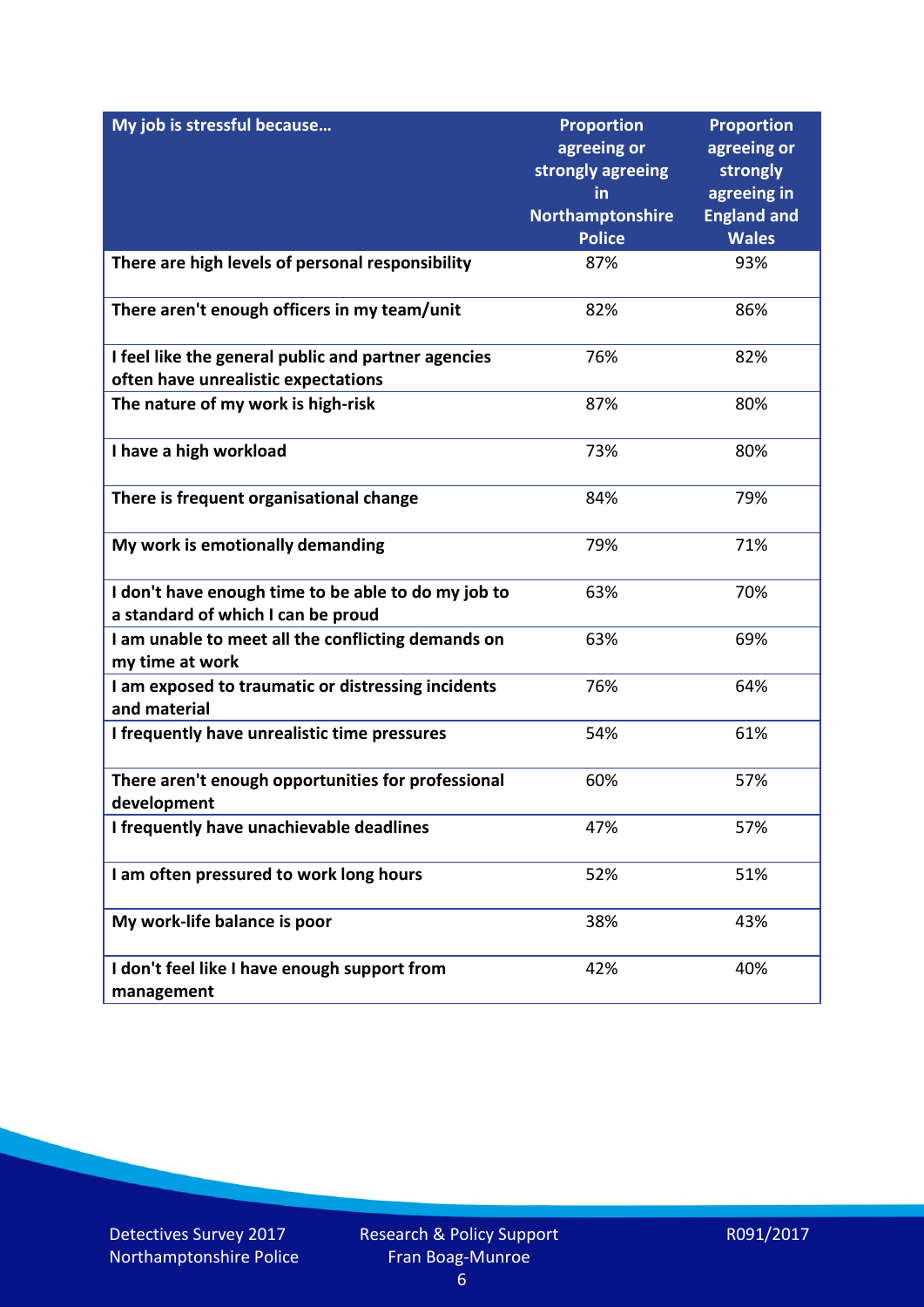## **ABSENCE AND ABSENCE BEHAVIOURS**

**Presenteeism** refers to a person attending work despite feeling that they should have taken sick leave due to their physical or mental health and wellbeing. **In Northamptonshire Police, 71% of respondents reported at least one instance of presenteeism associated with their physical health and wellbeing** in the last 12 months**; 64% of respondents reported at least one instance of presenteeism associated with their mental health and wellbeing**.

**Leaveism** refers to a person taking annual leave or rest days rather than sick leave for their physical or mental health and wellbeing. In the last year, **38% of respondents in Northamptonshire Police reported at least one instance of leaveism associated with their physical health and wellbeing**, whilst **38% of respondents in Northamptonshire Police reported at least one instance of leaveism associated with their mental health and wellbeing.**

Finally, **53% of respondents in Northamptonshire Police said that they had taken sickness absence due to their physical health and wellbeing** in the last 12 months. In addition, **21% of respondents said that they had taken sickness absence due to their mental health and wellbeing**.

Comparison of the proportions of respondents reporting presenteeism, leaveism and sickness absence in Northamptonshire Police with England and Wales as a whole can be found in the table below.

|                             |                                         | <b>Northamptonshire Police</b>        |                                         | <b>England and Wales</b>              |
|-----------------------------|-----------------------------------------|---------------------------------------|-----------------------------------------|---------------------------------------|
| At least one<br>instance of | <b>Physical health</b><br>and wellbeing | <b>Mental health</b><br>and wellbeing | <b>Physical health</b><br>and wellbeing | <b>Mental health</b><br>and wellbeing |
| Presenteeism                | 71%                                     | 64%                                   | 71%                                     | 54%                                   |
| Leaveism                    | 38%                                     | 38%                                   | 42%                                     | 33%                                   |
| <b>Sickness</b><br>absence  | 53%                                     | 21%                                   | 35%                                     | 14%                                   |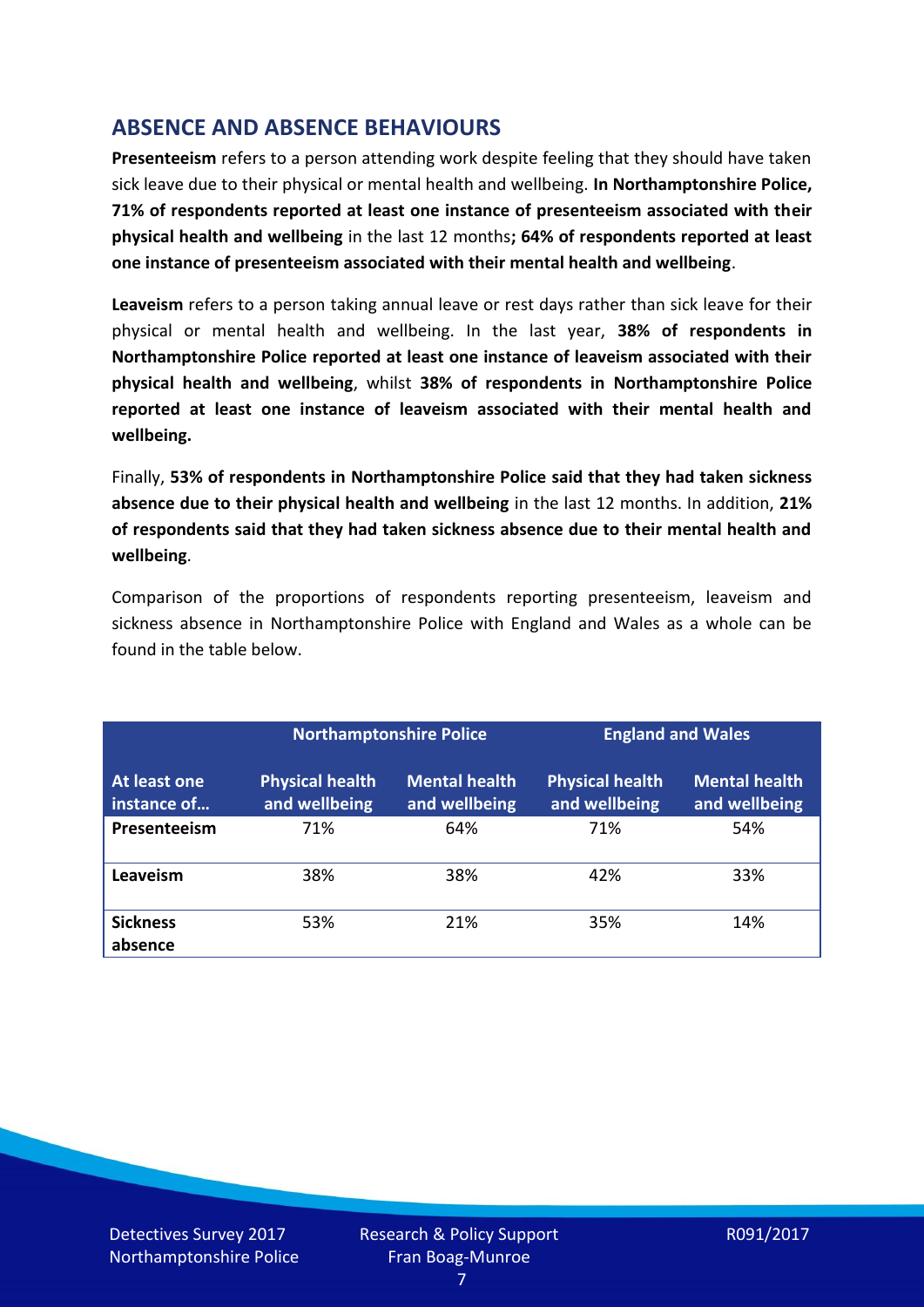### **VIEWS ABOUT THE JOB**

**83% of respondents in Northamptonshire Police felt that the role of the detective was seen as less valuable to the force than it used to be.** This compares with 85% of detectives in England and Wales as a whole who said that they felt the role of the detective was now less valuable.

Respondents in Northamptonshire Police were less likely to be dissatisfied than satisfied with their jobs, with **32% of respondents saying that they were dissatisfied and 50% of respondents saying that they were satisfied**. In comparison, 36% of detectives in England and Wales as a whole said that they were dissatisfied with their jobs, whilst 45% of respondents said that they were satisfied.

In addition, **the proportion of respondents in Northamptonshire Police who said that they were dissatisfied with their job has increased since 2015**, when 16% of respondents reported job dissatisfaction.



Detectives Survey 2017 Northamptonshire Police Research & Policy Support Fran Boag-Munroe

R091/2017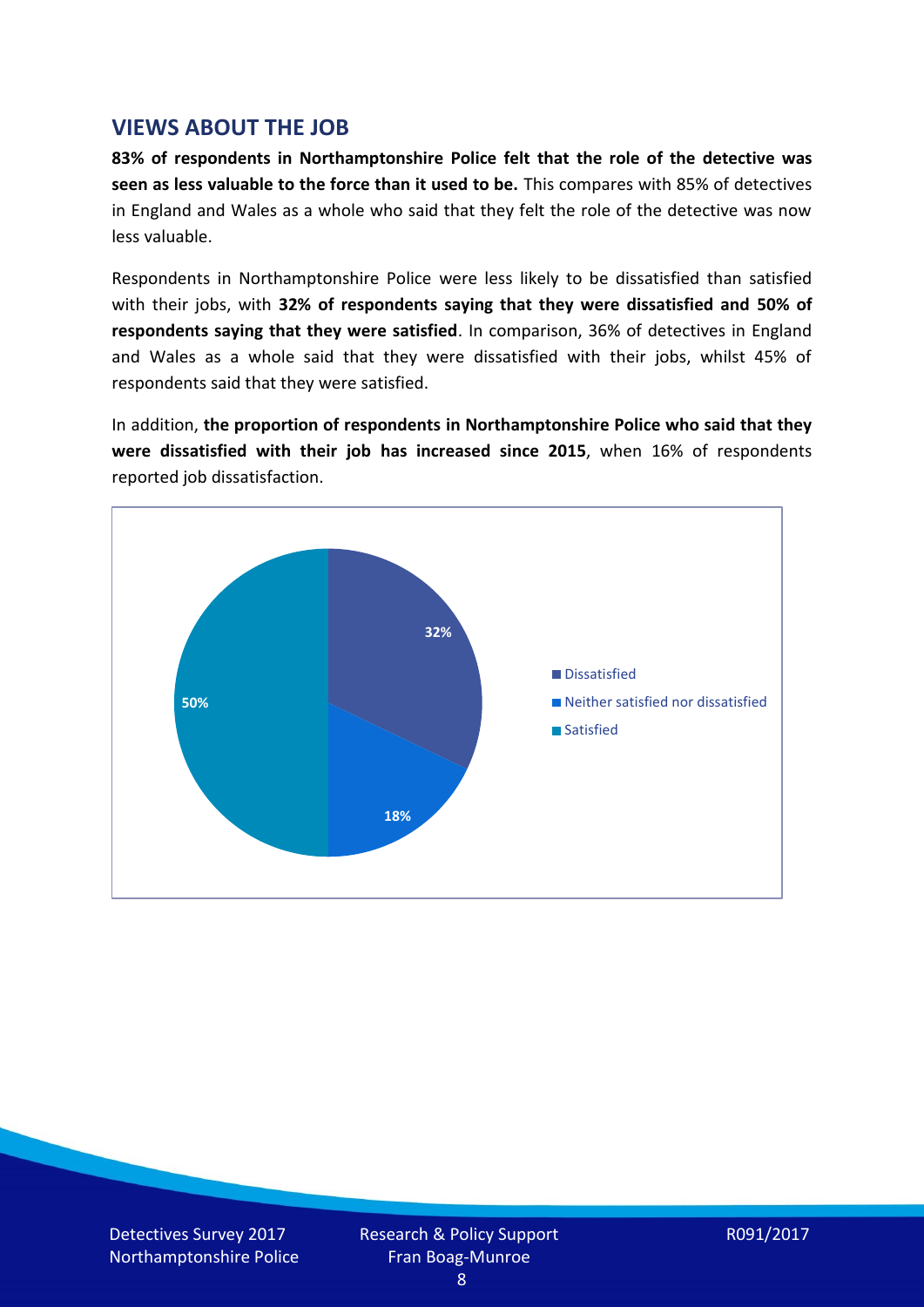## **TRAINING AND CONTINUOUS PROFESSIONAL DEVELOPMENT**

**53% of respondents in Northamptonshire Police said that they had difficulties securing specific training opportunities**. This has increased since 2015, when 38% of respondents in Northamptonshire Police reported difficulties securing specific training opportunities.

The proportion of respondents in Northamptonshire Police who said that they had difficulties securing training opportunities is higher than the national average, where this year 51% of detectives said that they had difficulties securing training.

In addition, **60% of respondents in Northamptonshire Police said that they were rarely given enough time to stay up-to-date with the latest developments in their area of work**. This compares to 56% of respondents in England and Wales as a whole. This proportion is higher than in 2015, when 39% of respondents in Northamptonshire Police said that they rarely had enough time to keep up-to-date with the latest developments.

| Are you given enough time<br>to stay up-to-date with the<br>latest developments in your<br>area of work? | <b>Northamptonshire Police</b> | <b>England and Wales</b> |
|----------------------------------------------------------------------------------------------------------|--------------------------------|--------------------------|
| <b>Rarely</b>                                                                                            | 60%                            | 56%                      |
| <b>Sometimes</b>                                                                                         | 37%                            | 41%                      |
| <b>Always</b>                                                                                            | 3%                             | 4%                       |

A list of reasons why respondents in Northamptonshire Police said that they were not able to stay up-to-date with the latest developments in their field can been found in the table below.

| It is difficult to stay up-to-date with the latest Northamptonshire<br>developments in my field because | <b>Police</b> | <b>England</b><br>and Wales |
|---------------------------------------------------------------------------------------------------------|---------------|-----------------------------|
| I have too many competing priorities                                                                    | 78%           | 79%                         |
| There is no time set aside by my management for study                                                   | 78%           | 76%                         |
| There are not enough officers to cover my day-to-day<br>work for me to attend relevant training         | 77%           | 76%                         |
| My workload is too high                                                                                 | 73%           | 76%                         |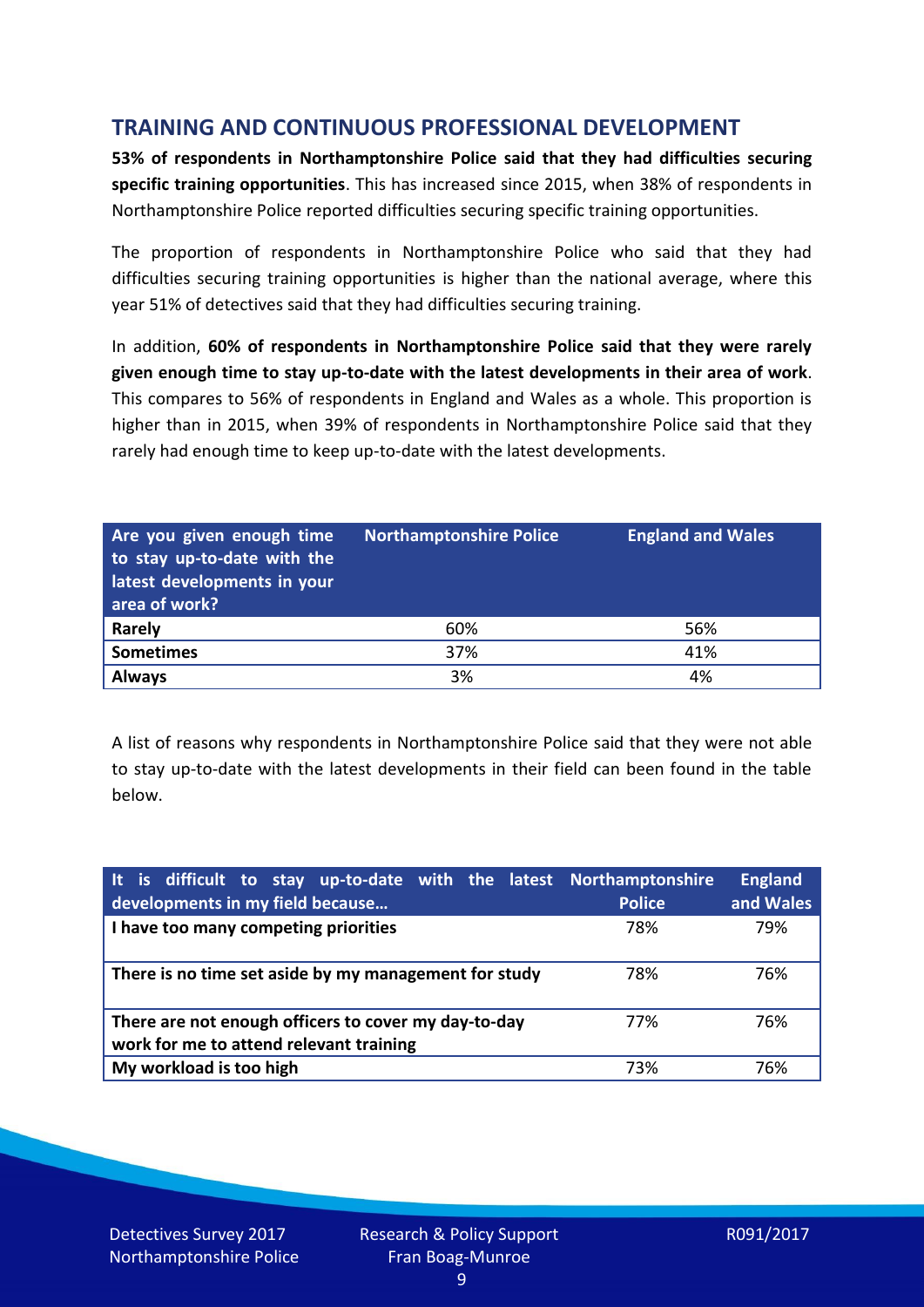| I have too many other commitments                                                        | 68% | 75% |
|------------------------------------------------------------------------------------------|-----|-----|
| The online learning package provided by NCALT is poorly<br>delivered                     | 81% | 73% |
| There are not enough formal training days                                                | 81% | 72% |
| I am too tired at the end of the day                                                     | 63% | 71% |
| Access to knowledge management systems that help<br>communicate new developments is poor | 56% | 51% |
| There is a lack of training staff                                                        | 36% | 46% |
| There is no appropriate training available                                               | 36% | 44% |

## **ATTRACTION AND RETENTION**

**17% of respondents in Northamptonshire Police said that they would not change their career path, whilst 14% couldn't think of any job they would prefer**. 14% of respondents said that they would like to change their posting but remain a police officer.

In comparison, 26% of respondents in Northamptonshire Police said that they would like to change jobs and stop being a police officer, 15% said that they would take any other job but with similar earnings and benefits, and 14% would quit immediately if they could find something else to do.

**The proportion of respondents in Northamptonshire Police who said that they would quit immediately if they could find something else to do has increased since 2015**, when 6% of respondents said that they would quit immediately if they could.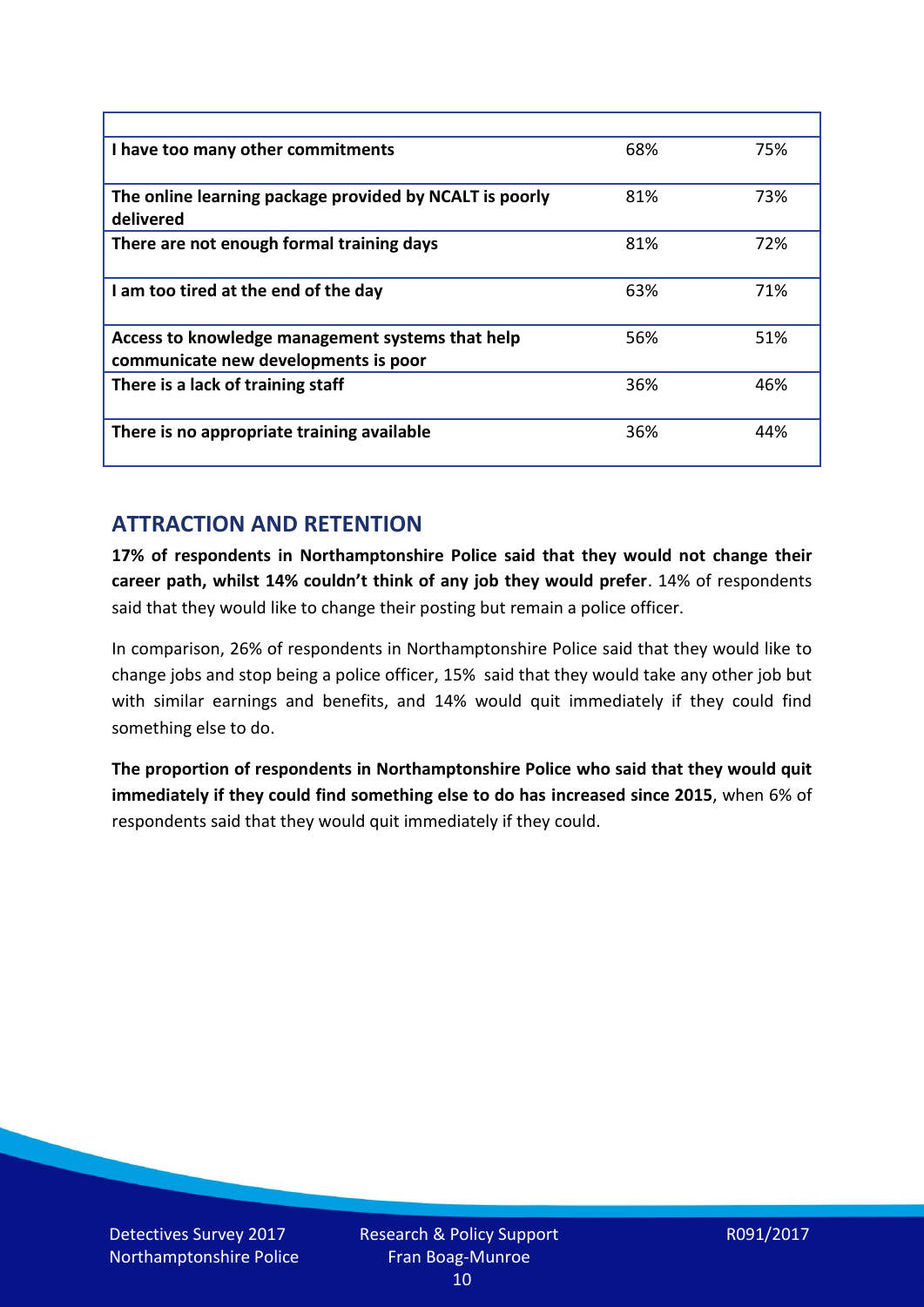|                               | <b>Northamptonshire Police</b> | <b>England and Wales</b> |
|-------------------------------|--------------------------------|--------------------------|
| I would not change my         | 17%                            | 22%                      |
| career path                   |                                |                          |
| I can't think of any job I    | 14%                            | 14%                      |
| would prefer                  |                                |                          |
| I would like to change my     | 14%                            | 14%                      |
| posting but remain a police   |                                |                          |
| officer                       |                                |                          |
| I would like to change my     | 26%                            | 14%                      |
| job and stop being a police   |                                |                          |
| officer                       |                                |                          |
| I would take almost any       | 15%                            | 26%                      |
| other job with similar        |                                |                          |
| earnings and benefits         |                                |                          |
| I would quit immediately if I | 14%                            | 10%                      |
| could find something else to  |                                |                          |
| do                            |                                |                          |